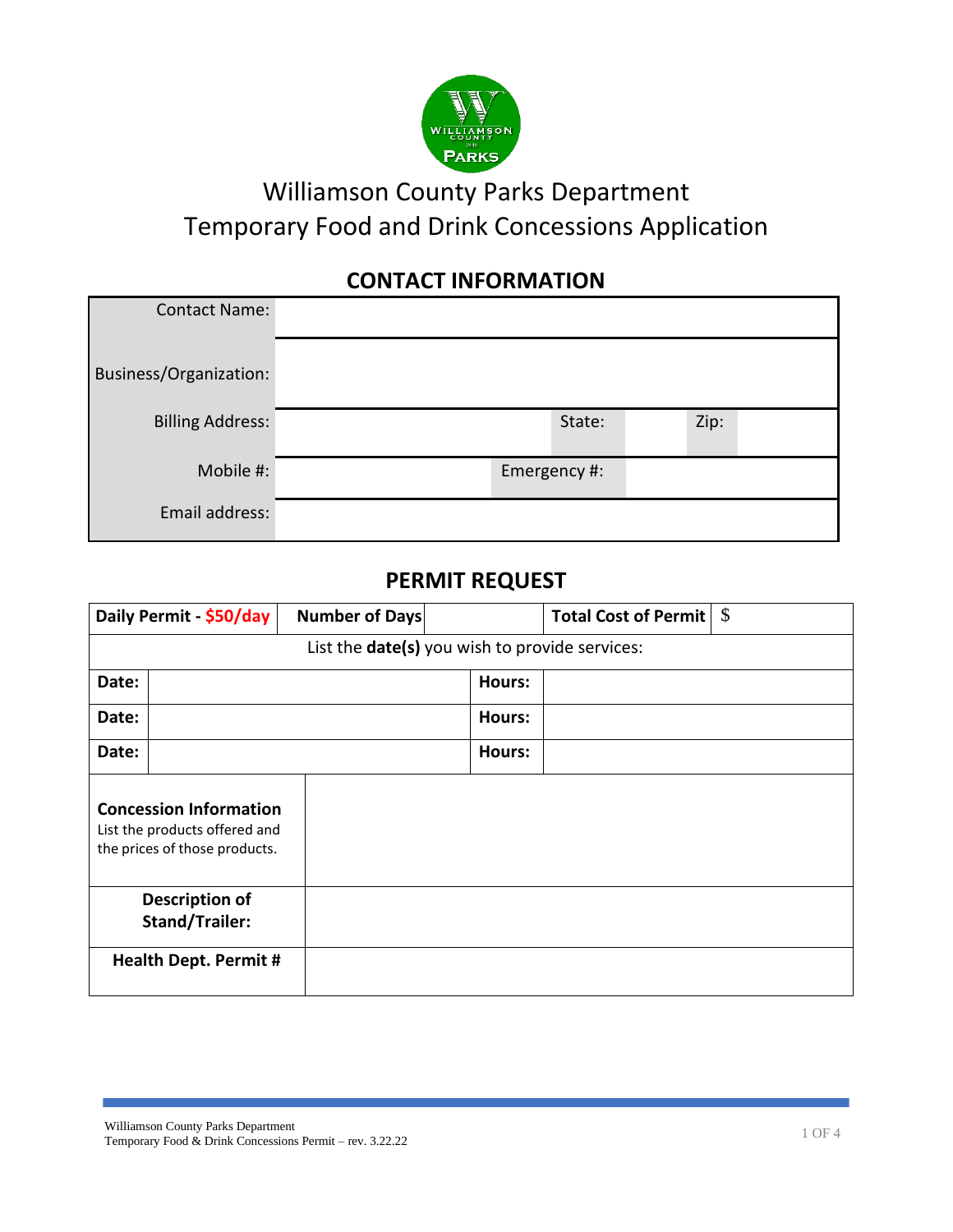### **PARK INFORMATION**

| Park name:                         |  |
|------------------------------------|--|
| Preferred location in Park:        |  |
| First alternate location in Park:  |  |
| Second alternate location in Park: |  |

#### **KEY INFORMATION**

- □ Prior to permit approval, applicant must:
	- □ Show proof of Certificate of Insurance listing **Williamson County, 100 Wilco Way, Suite P101, Georgetown, TX 78626** as an additional insured. The Comprehensive General Liability Insurance should have a combined single limit of \$1,000,000 per occurrence. Statutory Worker's Compensation Insurance may also be necessary.
	- □ Provide copy of State of Texas Sales and Use permit issued by the State Comptroller's Office
- □ No glass containers allowed.
- $\Box$  Food trailers/trucks must be self-contained with electrical power, water source and storage holding tank for both gray and black water.
- $\Box$  Keep permit with you while on site.
- □ <https://www.wilco.org/Departments/Parks/Rules-and-Regulations>
- □ <https://www.wilco.org/Parks>

### **SIGNATURE AND AGREEMENT**

I certify that the information contained in this request is true and correct to the best of my knowledge, and that I am authorized to act on behalf of the Company listed in the request.

I have also read, understand, and am willing to comply with the concession policies and procedures set by Williamson County Parks Department. The Company acknowledges that each park and concession is subject to general [parks rules and regulations](https://www.wilco.org/Departments/Parks/Rules-and-Regulations) as currently exist and as may be adopted administratively by Williamson County and agrees to abide by these rules, regulations and requirements.

If the request is approved, the Company shall comply with, and shall require its contractors, agents, invitees, guests, volunteers, and patrons of the attraction or function for which the Company plans to use the Facility to comply with all federal, state and local laws and regulations, and with all applicable County policies, rules and procedures.

If the request is approved, the Company shall not bring or permit its contractors, agents, invitees, guests, volunteers, and patrons of the attraction or function for which the Company plans to use the Facility to bring or keep anything on County property that may adversely affect the Facility or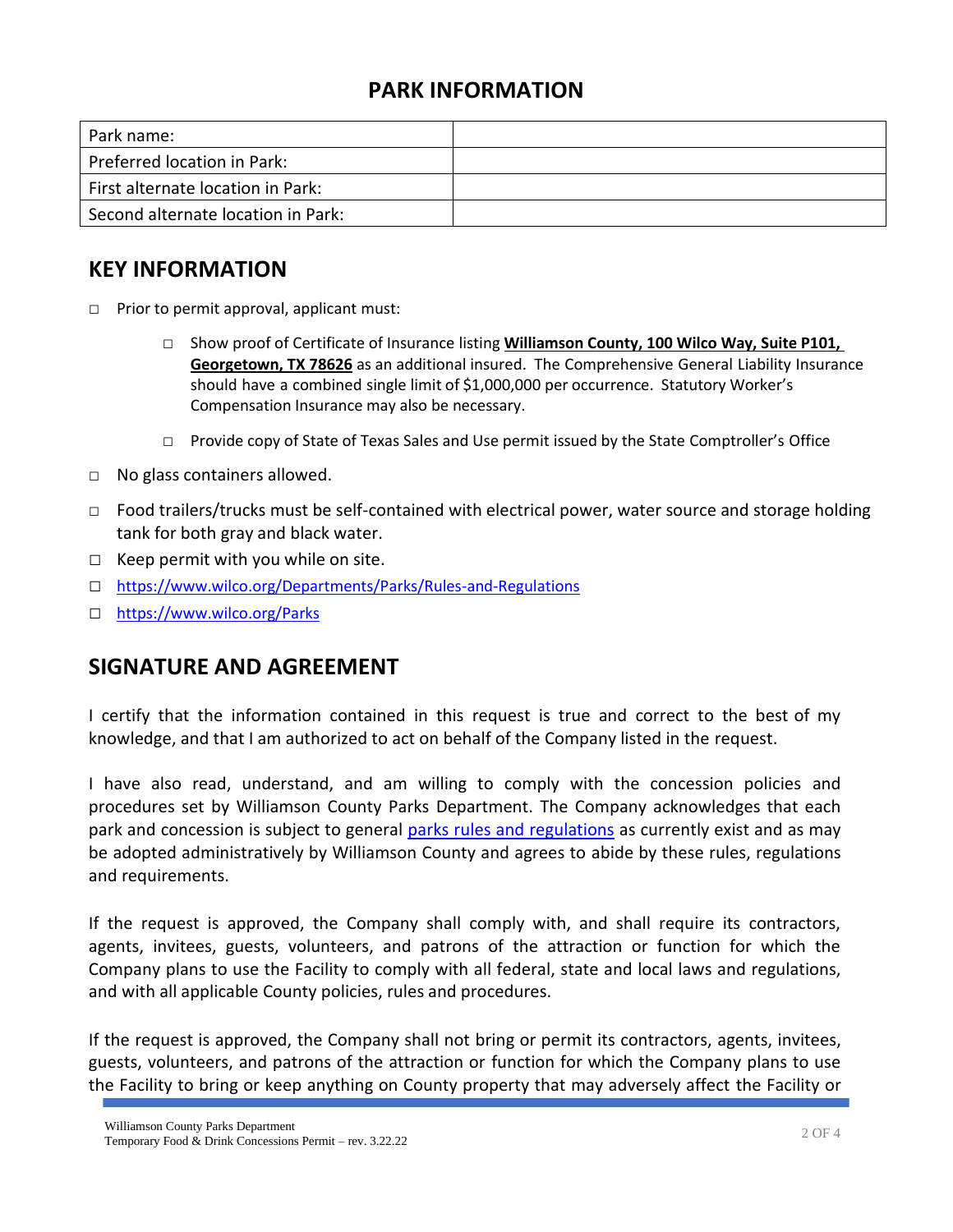to bring any items onto the property or place any decorations or other items on the Facility that may damage any portion of the Facility, including but not limited to trees, grounds, or plant life, without the prior written consent of the Parks Director. The County reserves the right at any time and at its sole discretion to require the Company to remove from the Facility any animals, furniture, fixtures, wiring, exhibits, or other items brought onto the Facility by the Company. The Company shall immediately remove any item upon County's request.

**Damage to County Property:** Concession holder must pay for all costs required to repair or replace County property, which is damaged by concession holder, its officers, employees, agents, or volunteers.

**Indemnification:** If the request is approved, Company shall indemnify, save, and hold harmless the County, its officers, employees, agents, and licensees any and all liability, damages, losses, claims, demands, and actions of any nature, due to personal injury (including, without limitation, workers' compensation and death claims), or property loss or damage of any kind which arises or is claimed to arise out of or is in any manner connected with the use of the County property or the presence on the County property of Concession Company, its contractors, or agents.

**Legal Compliance:** Company shall comply with all federal, state, and local laws, statutes, ordinances, rules and regulations, and the orders and decrees of any courts or administrative bodies or tribunals in any matter affecting the performance of this agreement and any ensuing agreement, including, without limitation, [Williamson County and Cities Health District \(wcchd.org\)](https://www.wcchd.org/) regulations, Workers' Compensation laws, salary and wage statutes and regulations, licensing laws and regulations. When required, Company shall furnish Williamson County with certification of compliance with such laws, statutes, ordinances, rules, regulations, orders, and decrees above specified.

\_\_\_\_\_\_\_\_\_\_\_\_\_\_\_\_\_\_\_\_\_\_\_\_\_\_\_\_\_\_\_\_\_\_\_\_\_\_\_\_\_\_\_\_\_\_\_\_\_\_\_\_\_\_\_\_\_\_\_\_\_\_\_\_\_\_\_\_\_\_\_\_\_\_\_\_\_\_\_\_\_\_\_\_\_\_\_\_\_\_\_\_\_\_\_\_\_\_\_\_\_\_\_\_\_\_\_\_\_\_\_\_\_\_\_\_\_\_\_\_\_\_

#### **Signature of Applicant Date**

**Submit your Application to:** Williamson County Parks Department 219 Perry Mayfield Leander, Texas 78641 email: [parksandexpo@wilco.org](mailto:parksandexpo@wilco.org) (512)-943-1920 – phone (512)-943-1930 - fax